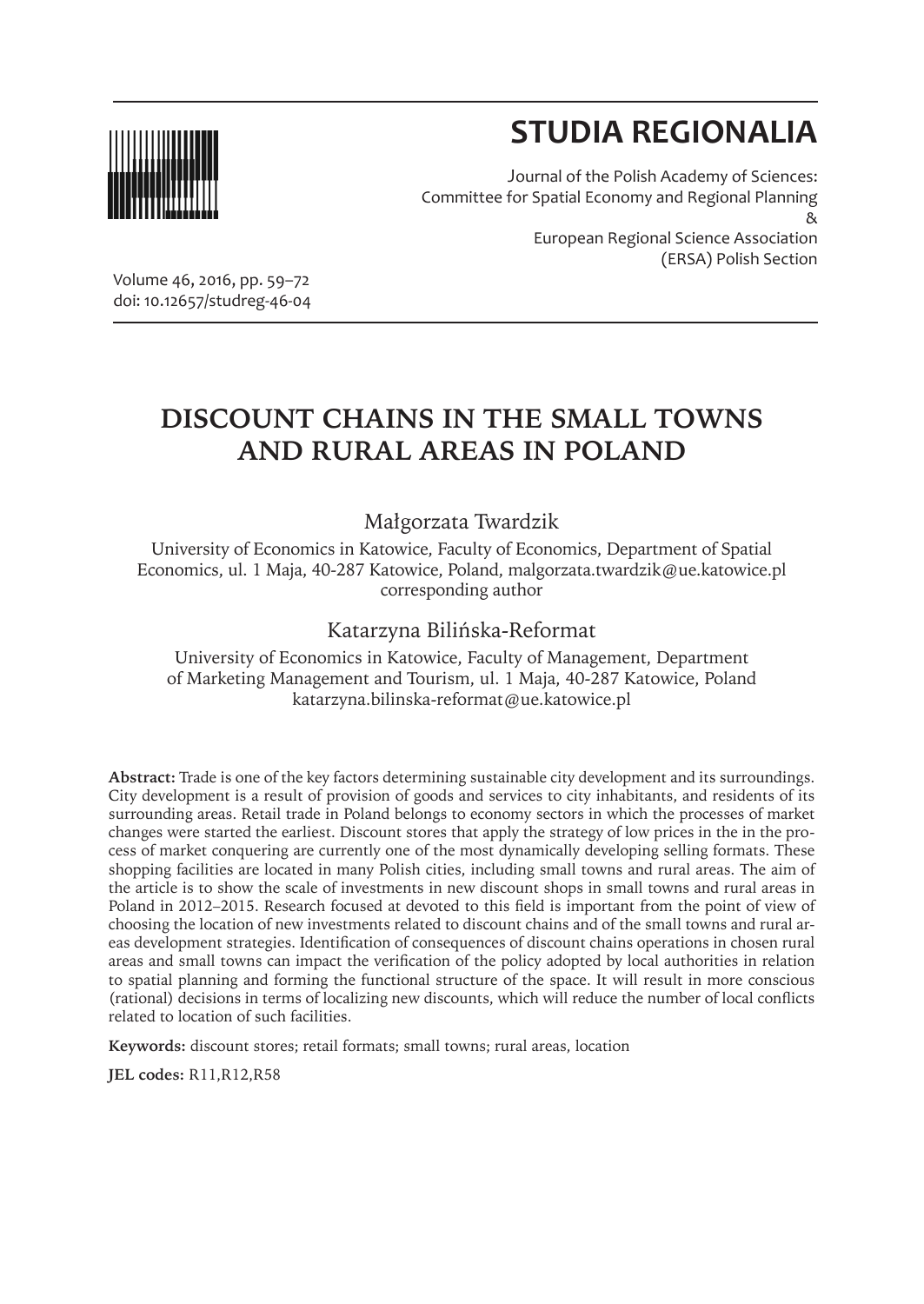#### **1. Introduction**

First discount chains were established in Poland in the 1990s and they were located in large cities and in medium-sized cities. From the beginning of the 21st century, discount chains appear also in small towns and rural areas. Nowadays the pace of development of discount chains in Poland is characterized by the most dynamic growth observed among European countries (Taccet 2014). It is probably related to limited legal regulations restricting this domain and a considerable interest from investors. Like in the case of countries of the Western Europe, it is possible to notice a trend of increasing the sales area of the discount shops enriching the offer by adding new products and changing preferences related to their location (in small cities and rural areas). The development of discount chains in Poland is a stage of qualitative transformation of trade resulting from: the needs of the market, its evolving infrastructure, changes in the character of consumption and lifestyle of Polish consumers. It is also an effect of an increasing interest of the financial markets, including foreign entities and capital groups, in implementing best practices related to the organization of large-format trade into the Polish reality (Maleszyk 2003). Although discount chains have been present in Polish urban areas for twenty years, there is a visible gap in terms of identifying the impact of discount chains on local development, especially in small towns and in rural areas.

In small towns and rural areas, discount chains are in competition with local shops and local producers. The aim of the article is to show the scale of investments in new discounts in small towns and rural areas in Poland.

Research focused at this field is important from the point of view of choosing the location of new investments related to discount chains and of the small towns and rural areas development strategies. Classical theories regarding the location of trade and services do not take into account the specificity of modern trade formats and conditions of their functioning in space.

The paper focuses on the verification of the following research hypotheses:

- Discount chains located in small towns and rural areas (in 2012–2015) significantly change the functional structure of these territories.
- The impact of discount chains on small towns and rural areas depends on the number of units and the structure of the local retail chain.

Identification of consequences of the operation of discount chains in the chosen in rural areas and small towns can impact verification of the policy adopted by local authorities in relation to spatial planning and forming the functional structure of the space. It will result in more conscious (rational) decisions in terms of localizing new discounts, which will reduce the number of local conflicts related to location of such facilities.

We can state that discounts chain stores make a very important economic potential of Poland, and moreover, conditions of their functioning are more and more competitive. It is worth adding that activities of foreign trade chains remarkably increase competition in retail trade sector, which in practice results in pro-customer actions undertaken by entities in this sector. These actions are strongly connected with the concept of relationship marketing.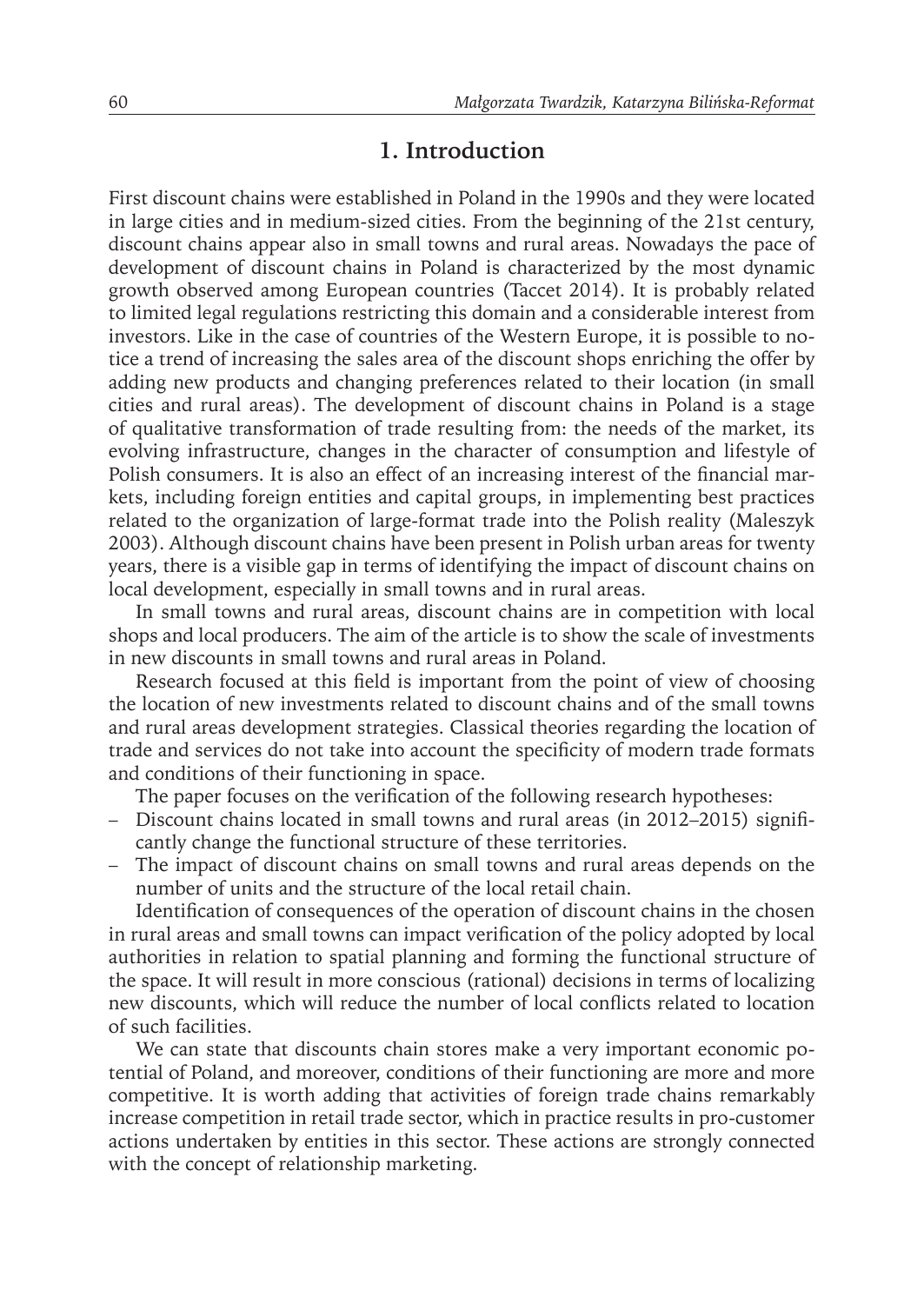#### **2. Discount store as a trade idea**

The retail format is the store 'package' that the retailer presents to the shopper. A format is defined as a type of retail mix, used by a set of retailers (Levy et al. 2002). A discount store is a retail store which: sells products at prices lower than the typical market value, an area of 400–1,000 m², leading sales mainly in self-service, offering a limited range of food, non-food and durable goods at low prices. Discount stores are based on the strategy of price leadership, promotion of own brands and reducing marketing costs (Bilińska-Reformat 2012). They are localized in residential areas and in the centres of large and medium-size cities.

The definition of the grocery discount chain focuses on a number of key attributes, as follows (Stych 2011):

- Low cost operations and merchandising: Discount stores have 'everyday low cost' operations, with low cost store fit-outs and multi-skilled staff who reduce store operating costs. Merchandising is basic (for example, pallets are placed directly on the shop floor) while display shelving is limited.
- Limited product range: Discount retailers exercise strict range discipline to limit the number of products available in their stores. This is at its most extreme among operators such as Aldi, whose in-store product count can be as low as 900. This compares with more than 20,000 in a typical European supermarket.
- Focus on price. The provision of low priced goods is at the core of the discounter model. Prices are prominently featured in-store, typically in a high profile position above the product itself, with the focus as much on price as it is on product in some cases.
- Small store formats. Core discount stores are relatively uniform in size and layout, which helps keep operating costs low. Typically stores range in size from 800 sq m (8,600 sq ft) to 1,500 sq m (16,000 sq ft).
- Limited role for branded products. Discounters traditionally emphasise private label products, and often 'exclusive' labels that do not carry the store name. However, important changes are taking place here, with a greater willingness by discounters to list manufacturer branded goods now emerging. Traditionally, four classifications of discount retailers are identified (Table 1).

Type of discount Assortment offered Difference in prices Examples of chain stores Hard discount/limited assortment store 500–1,000 15–30 % Aldi, Lidl, Biedronka, Netto Soft discount 1,500–2,000 10–15 % Plus, Penny Extended range discount 5,000–10,000 5–15 % E. Leclerc, Intermarche, Champion Warehouse store 5,000–8,000 5–10 % Kaufland

Table 1. Types of discount stores

Source: Own study based on http://retailanalysis.igd.com/ 2013 ( 07.08.2016).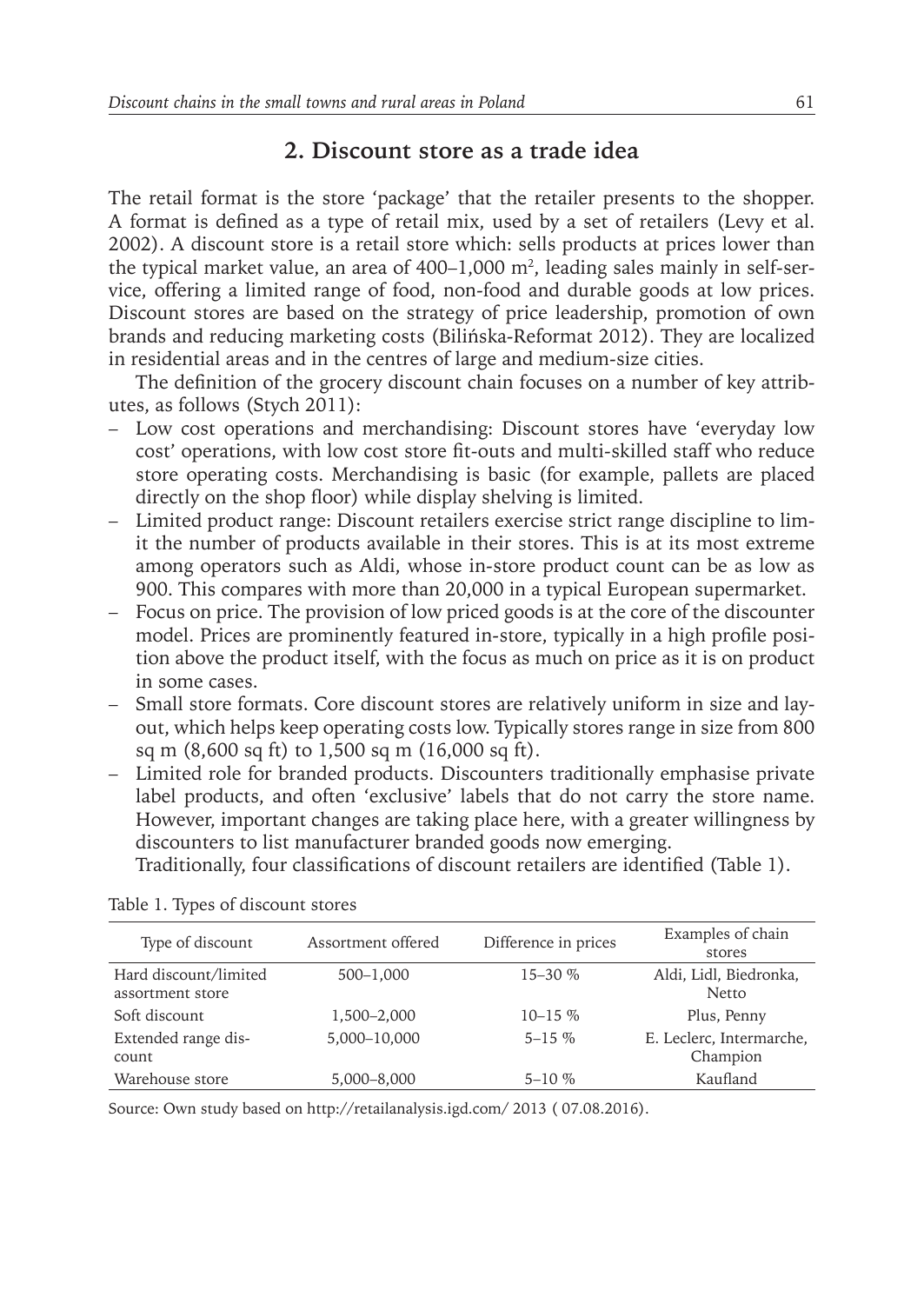However, the discount sector is evolving fast. While the core principles still remain, in a number of these areas there have been significant changes. For example:

- Enrich the offer of new products,
- Differentiation trade offer,
- Special offer e.g. Greek week, vegan products, organic food,
- Product differentiation in terms of price,
- Complement the offer of additional services, e.g. petrol stations, catering, mail facility.

Europe is the home of discount retailing, and more specifically Germany, from where four of the five leading European discounters originate. Furthermore, with a value of nearly €68 billion, the German discount sector is more than three times the size of any other discount market. However, although some western European countries, such as the UK, Ireland and Spain, saw discounters grow rapidly, the German market had already moved towards saturation and saw slowing growth. Looking across the discounter sector in western Europe, we can forecast that in the next five years the gains will be much harder to come by. Leading discounters are therefore looking to many eastern European countries (ex. Poland) and emerging markets to drive growth. But as shoppers increasingly look for quality and choice as well as value for money, discounters cannot purely focus on price and will have to flex their models and propositions to meet new and emerging consumer needs. Situation is slightly different in Poland, where customers increasingly buy in discount stores in large cities and small towns (http://retailanalysis.igd.com/ 2015) (access: 09.08.2016).

According to research conducted in Poland in the year 2013<sup>1</sup>, on the frequency of buying food products, the largest percentage of respondents claimed to purchase the goods in Biedronka (65.56%), Lidl (41.42%), Tesco (31.55%) and Carrefour chain (30.11%). On the other hand, the least popular are elDe (0.50%), Spar (0.82%), Milea (1.01%) and Chata Polska (1.07%). Therefore we can state that discount chains are perceived to be the most popular shopping places. This type of shops is the most favourite shopping option for the Polish.

#### **3. Discount retailers in Poland**

Poland has the largest discounter market in all of Central and Eastern Europe. It is also the fifth fastest growing market with an expected retail growth rate of 40.3% from 2010 to 2017 (http://retailanalysis.igd.com/2015) (access: 09.08.2016). Discounters currently sell more than any other retailer channel, such as hypermarket/ supermarkets, cash and carriers, convenience stores, and other grocery formats.

Analysing the structure of foreign retail trade enterprises we can state that the largest activity in conquering new markets is observed among French, British and German commercial chains. Retail trade chains can be divided with respect to their nature (size of the selling area, location and range of offered assortment) into three groups:

Own research, conducted in 2013 by using statistical data network centres, partly used.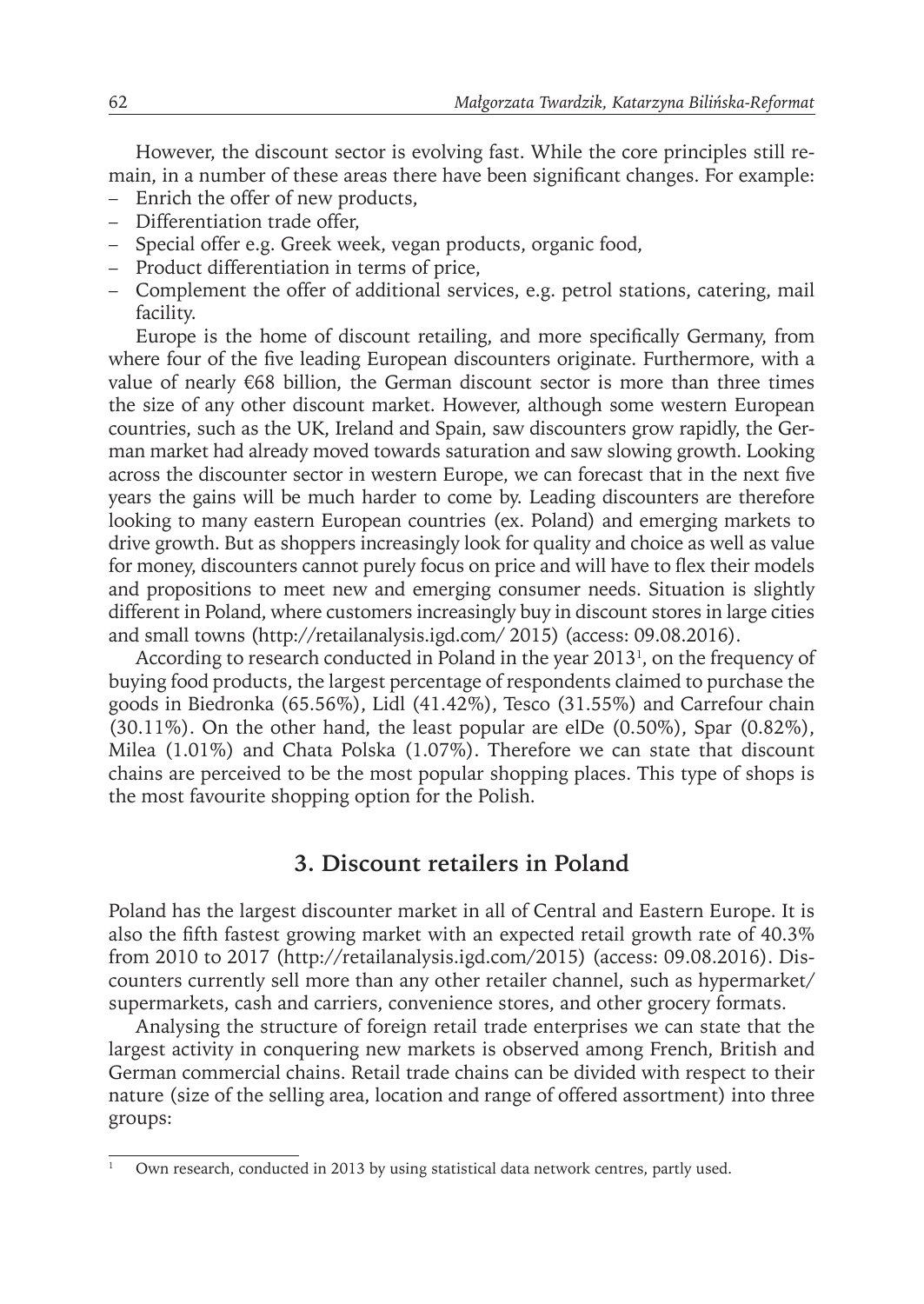- 1. Hypermarket chains this group may include the following entities: Auchan (Auchan Group), Carrefour, Real (Metro Group), Tesco Poland, Kaufland (Kaufland Markets), E. Leclerc (E. Leclerc group)
- 2. Supermarket chains: Tesco Poland, E. Leclerc, Carrefour Market, Simply Market (formerly Elea, Auchan owner, it has also taken over Billa chain), Savia Tesco,
- 3. Discount chains: Biedronka (Jeronimo Martens Portugal), Lidl (Germany), Netto (Danish chain), Aldi (German chain)

The largest European retail trade chains operate on Polish market (Kucharska et al. 2015; Grauer et al. 2015). There are Carrefour, Metro, Tesco, Schwarz (Kaufland and Lidl) and Aldi. European enterprises from Germany, Great Britain and France are found among the most powerful retail sellers. Table 2 shows the number of retail trade chains operating in various branches in Poland.

Most discount retailers are located in urban areas in small and medium sized towns, as large towns are already saturated with large hypermarkets and other grocery retailers (Global Consumer Survey Results on Apparel, Beauty and Grooming, 2013). Jeronimo Martins' Biedronka currently dominates the discounter market, thanks to aggressive expansion and the takeover of 200 Tengelmann's Plus stores

| Branch in which a commercial chain operates      | Number of chains |
|--------------------------------------------------|------------------|
| For kids                                         | 14               |
| Markets, shops and building materials warehouses | 36               |
| Lighting and interior fittings                   | 7                |
| Furniture shops and showrooms                    | 20               |
| Discounts                                        | 5                |
| Local commercial chains                          | 84               |
| Polish commercial chains                         | 18               |
| Foreign chains of super and hypermarkets         | 7                |
| Jewelry, watches                                 | 7                |
| Clothes showrooms and shops                      | 108              |
| Shoe shops                                       | 28               |
| Bags and accessories                             | 9                |
| Radio, television and household chains           | 21               |
| Computer shops                                   | 24               |
| Maintenance materials and appliances             | 1                |
| Alcohols                                         | 14               |
| Bakeries and confectioneries                     | 100              |
| Coffee, tea and chocolate drinking rooms         | 9                |
| Gifts and souvenirs                              | 3                |
| Music shops                                      | 3                |
| Tea, coffee, alcoholic drinks and tobacco        | 1                |
| Own food processing                              | 8                |
| Ecological food                                  | 4                |
| Health, cosmetics, beauty goods                  | 27               |

Table. 2. Characteristics of commercial chains operating in Poland

Source: Own case study on the basis of http://www.lista.e-sieci.pl accessed 10.07.2015.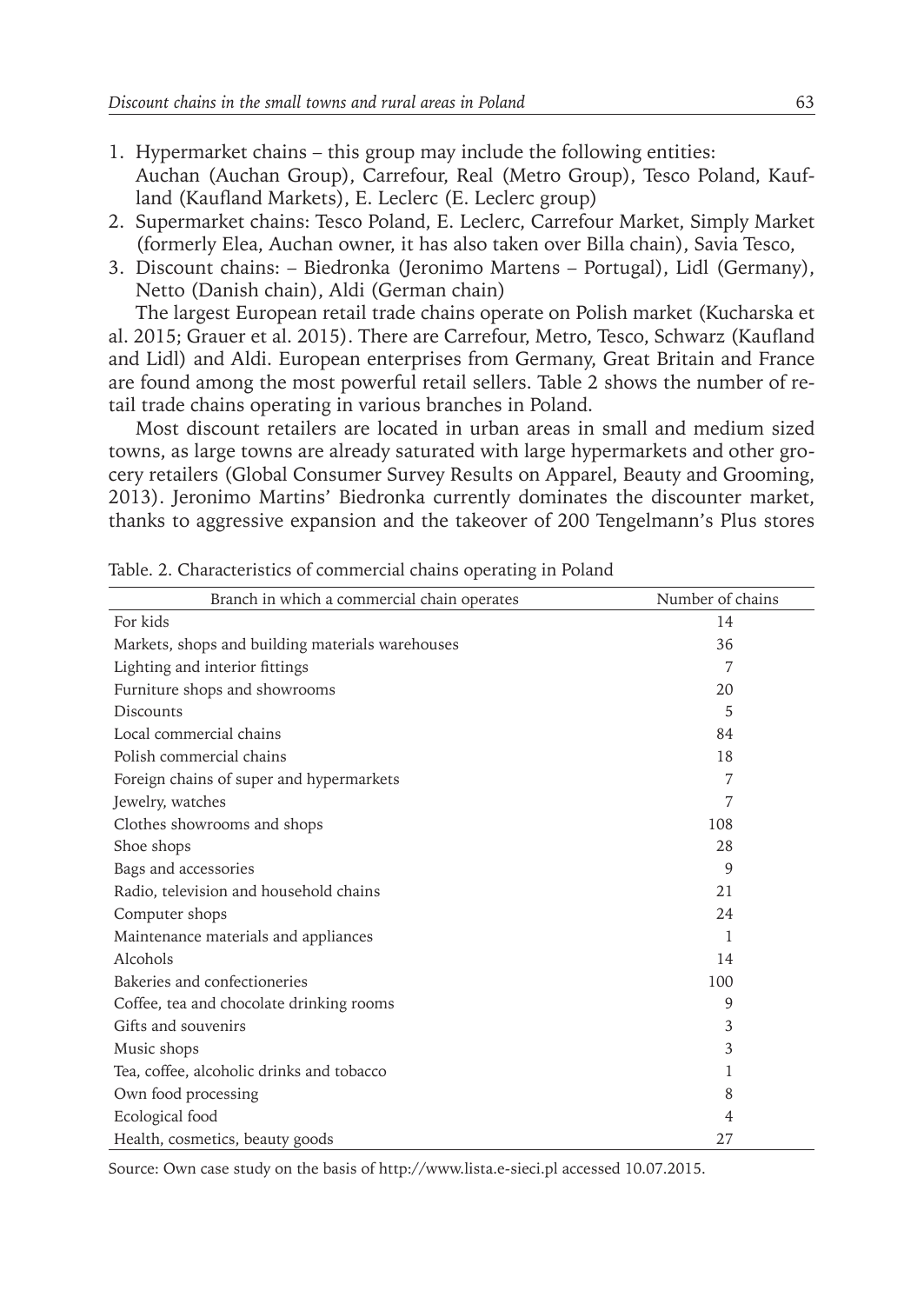in 2007. In 2009, Biedronka had 1,500 stores, in 2015 – 2667 stores, located all over the country and plans to open more than 200 stores per year for the next few years. Other companies in the market include the Schwarz Group's Lidl, Dansk Supermarked's Netto and Aldi Nord (http://publications.gc.ca/collections/collection\_2013/aac-aafc/A74-2-2011-18-eng.pdf) (access: 07.09.2016).

A new concept in discounting was created by Kaufland Discount Beverages. Its store is located in Brzeg and only carries soft drinks and alcoholic drinks (Taccet 2014).

Most of the private label products sold in Poland are manufactured in Poland, with around 95% of Biedronka's private label products being produced domestically (http://www.euromonitor.com/global-consumer-trends-summary-of-2013-survey results/report, 09.08.2016). Consumers also prefer to purchase products made in Poland as opposed to elsewhere. However, the increasing amount of branded products available in discount stores can include favourable prospects for foreign companies.

The majority of retailers in Poland do not conduct direct imports and instead, rely on local importers and wholesalers to obtain products. An importer or representative office may also be a wholesaler or distributor as well. Biedronka uses direct importers/distributors and wholesalers to purchase its products. Biedronka is also part of the AMS and Uniarme buying groups. The company also has its own distribution network in Poland consisting of six centres. Discount stores cover about 26% of food sales in Poland. Main retailers – Biedronka has 2,667 stores in Poland in 2015 and 24 % market share. Lidl has 580 stores and 9 % market share, Netto has 354 stores and Aldi has 106 stores in Poland in 2015. Trading with the discount channel requires a specific approach to negotiation, packaging, merchandising and managing the supply chain. Manufacturers must recognise the unique set of criteria that identify discount retailers and focus on meeting their distinct requirements. The case for suppliers to target the discount sector is more compelling than ever.

Growing market share, expanding demographic appeal, range enhancements, signs of a more welcoming attitude towards brands and rising consumer acceptance of the discount channel are just some of the reasons why they are becoming increasingly attractive accounts to target. The ground rules for supplying discounters are: maintaining a low cost base and offering low prices, delivering high quality, localization and operating an efficient supply chain (Colla 2004). The volume growth opportunity is a key advantage of supplying the discount channel. The combination of scale and modest product count, which drives high sales per item, means discounters are capable of delivering extremely large volume contracts to their suppliers. Location discounters is one of the key success factors (http://www.igd.com/ Research/Retail/European-discount-retailing/) (access: 12.09.2016).

Location has a special role in planning the marketing strategies of retail entities and therefore it should be examined as a separate instrument of influencing the target market and developing relationships with customers (Davies & Ward 2002).

The search for gaps in the localization market is becoming increasingly important. Small towns and rural areas have the potential to invest in discount stores (Twardzik 2013).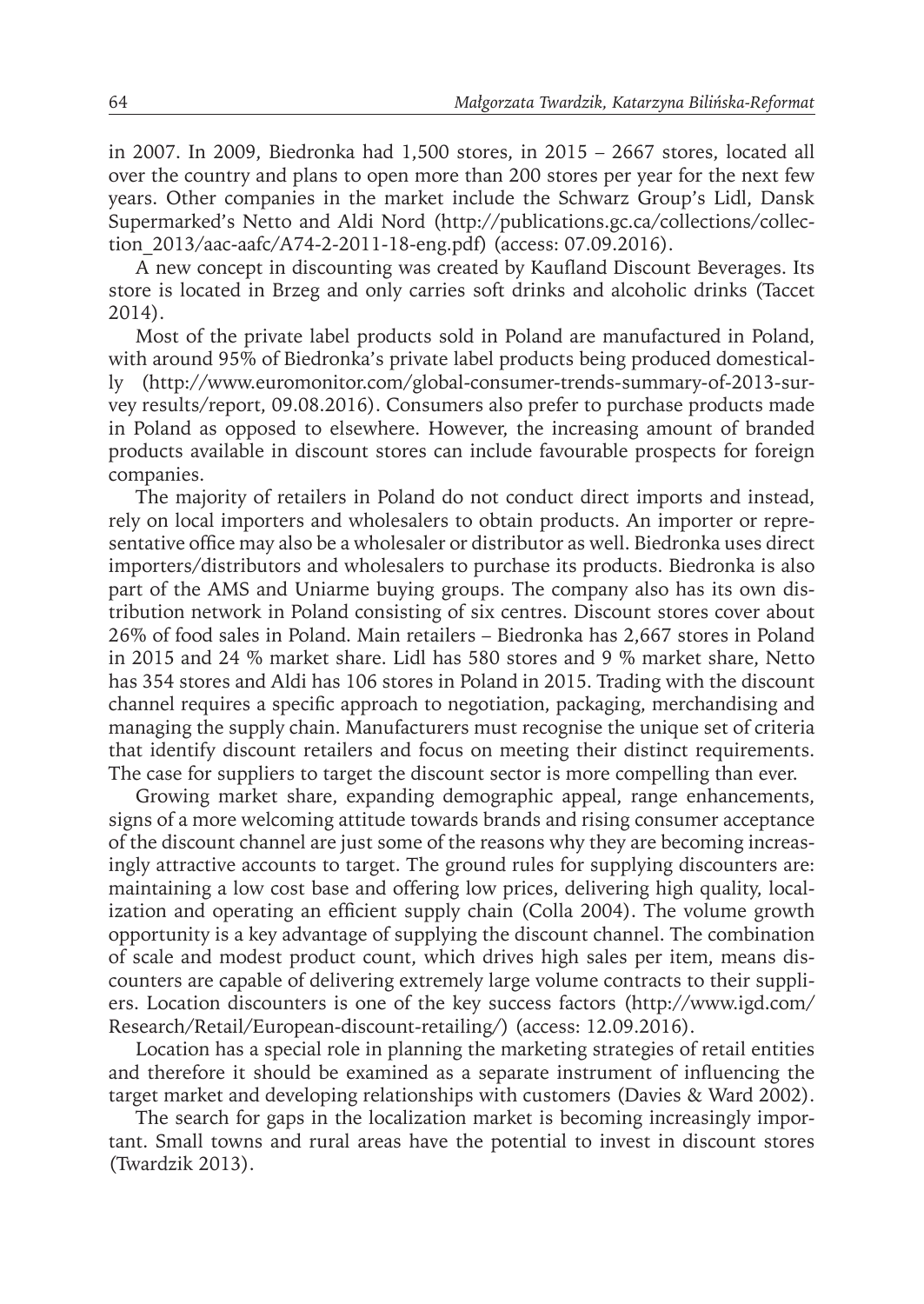Structural changes of retail trade chains that have been observed so far in big cities and agglomerations started to occur in small towns and rural areas because of new investments, i.e. discount stores, supermarkets or the so-called small shopping centres. Commercial chains started to search for new areas for location of their investments in smaller centres in which there is no competition yet, but there is a demand on commercial facilities of this type. Providing services to agriculture and rural population directly or indirectly associated with it was a traditional function of small towns. The structure has changed in the process of social and economic development, when "additional" functions gradually started to occur. They were complementing or replacing former marketplace functions. In many small centres, non-agricultural urban functions became predominant towards their primary structure while making them mono-functional cities associated with other economy sectors (including housing functions). Some authors (Szymla 2000; Heffner 2003) suggest that in the future housing function may become one of the paths of development of small towns but this may happen only in the case of continuation of general, positive trends of economic development. However, the group of mono-functional centres include, among others, the cities dominated by large plants of traditional industry that are in danger of recession and decline, urban centres with underdeveloped infrastructure and low level of services for people and unfavourable environment for local entrepreneurship, as well as those with scarcity or decline in network economic relationships, and those with low quality of human capital. Small towns perform many different functions, depending on their location (distance) with respect to other urban centres or metropolis, including administrative, commercial, industrial, tourism-related, recreation-related, and other functions. Contemporary development of small towns, both in economic and social spheres is determined in Poland by two processes: the process of social and economic transformation that is manifested by implementation of the principles of market economy, and external opening of cities and their economies to the impact of new development trends, technical and organizational innovations and foreign capital. In new social and economic conditions, a lot of small urban centres try to redefine their role and place in spatial structure of the region, while searching for new stimuli for development and opportunities for improvement of life of local communities. Investments of discount stores that while locating commercial outlets, contribute to economic activation of the town, are one of stimuli for development. Cities usually approach modern commercial investments in a positive way because construction of such a facility in rural areas is associated with generating tax liability resulting from property tax. Locating a store in a particular area also represents advantages from the point of view of local community. Benefits resulting from location of large format stores in the town area include construction of road infrastructure, because together with store construction, road infrastructure is modernized or built, unemployment is reduced as investment activities result in improvement of living conditions of population in these areas, local markets are used because discount stores sell goods of local producers. and the particu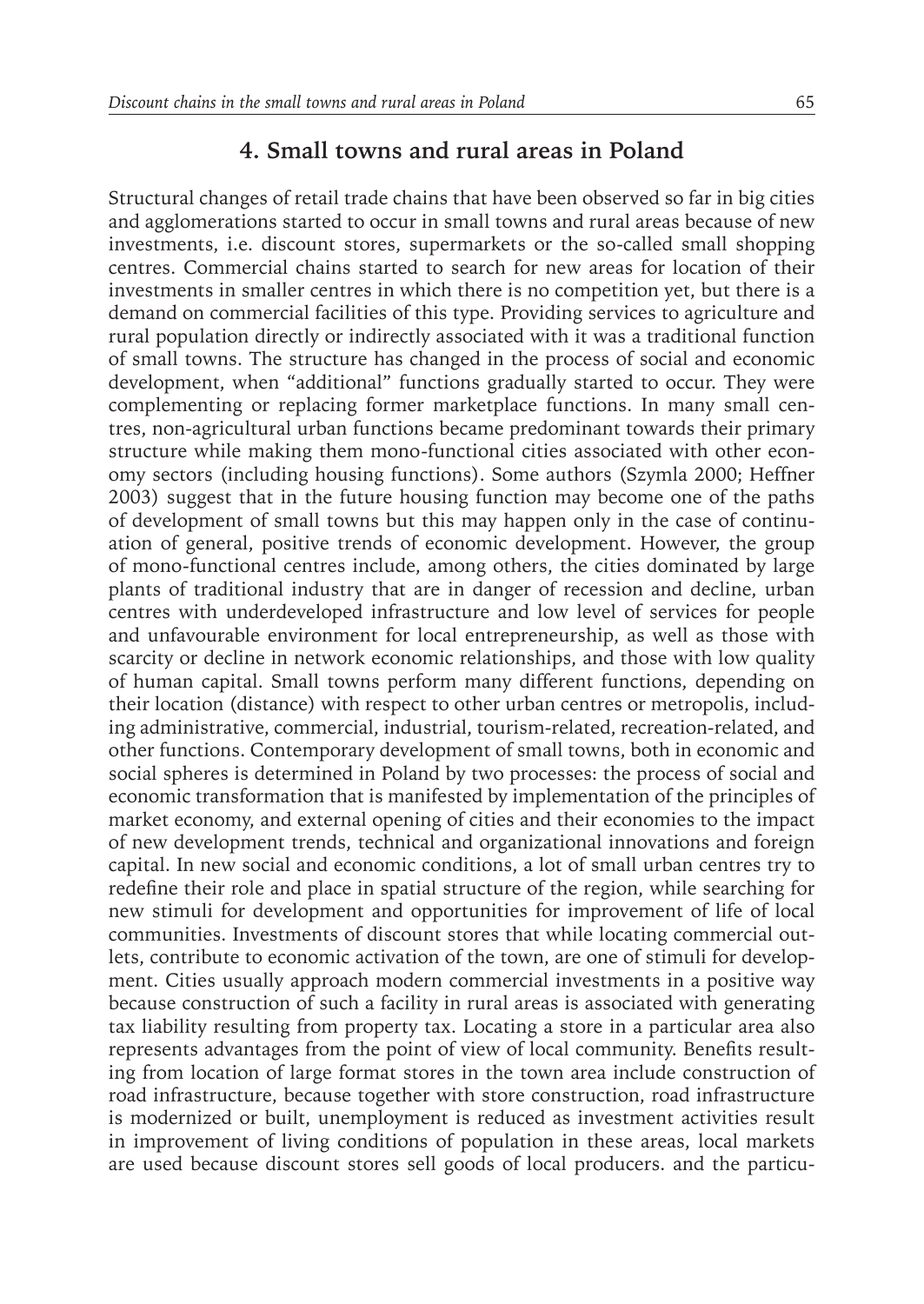lar company makes use of local service market. Eventually, it is also beneficial from the point of view of town image and promotion. The process of functional transformations in rural areas is considerably less advanced but apparent. Despite urbanization processes, villages are still identified with agriculture and cities are identified with non-agricultural functions. Existing stereotypes concerning villages prove direct relationship of village inhabitants with farming and form the image that agricultural production is the main economic function of rural areas. Such an attitude determines monofunctional and agricultural nature. However, reality is becoming totally different. Such an image of rural structure has been untrue for long. Rural landscape is characterized by significant changes. This is mainly about the occurrence of numerous, non-agricultural activities in most peripheral rural areas. A remarkable part is included in new, different from agricultural functions which result in the change of predominant agricultural function into one of many other functions (tourism, trade, recreation). Multifunctional development of rural areas is based on intention to diversify economy of rural areas, i.e. departing from perceiving them as mainly agricultural zones, focused on plant and animal production (Heffner 2000). In Poland, rural areas became dominated by agricultural activities, therefore there is a need for diversification of economic function through development of tourism, trade, services, industry, forestry or housing that might complement the farming function. Trade and services are becoming the most dynamically developing sector of non-agricultural activity in villages. The largest concentration of services is observed in suburban areas where mainly transport, repair and construction services, as well as commercial chains and wholesale companies are located. New economic reality is characterized by developing trade in villages. State-owned and cooperative stores have been closed down and they were replaced mostly by private stores. Grocery shops are the largest group here. Śląskie province can be an example here. There are more and more commercial outlets of various formats, including supermarket chains, discount stores and integrated chains located in suburban areas. Apart from trade function, tourism and recreation have been developing in rural areas. Ecological farming approached as a new dimension in agricultural production is more and more popular. A lot of investments are initiated by projects implemented from European Union subsidies. Rural areas in Poland have been changing with respect to their structure, functions and landscape for a decade.

Therefore, emergence of new commercial facilities in small towns and rural areas has a positive impact on their functional and spatial development. Nevertheless, it forms a competitive threat to traditional forms of sale in small shops, in marketplaces and other forms of small retail trade. Small towns and rural areas in Poland in majority of cases is still searching for the path of development appropriate for them and in accordance with their capabilities.

Such a general direction of functional changes implies a decrease in the share of the exogenous sector in total employment and, at the same time, a process of concentration of these functions ("elution") in few larger centres. Towns gradually lose their specialised service functions (higher level functions), which are overtaken by regional and supra-regional centres.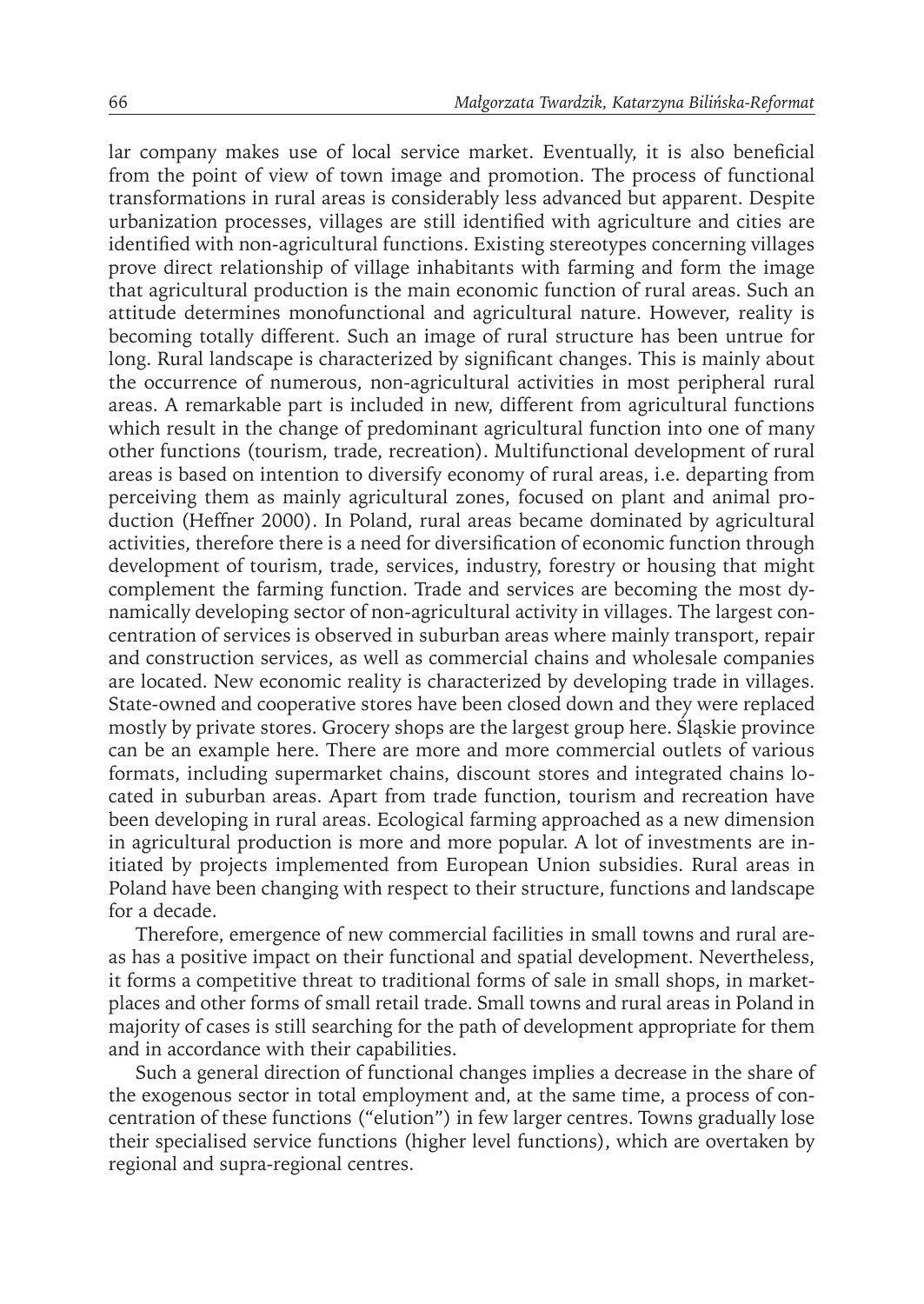Although the communications and transport infrastructure is still underdeveloped, the decrease in the importance of the distance factor "takes away" service functions from local urban centres in which they were traditionally anchored. The process can be directly related to the phenomena of concentration occurring in the hierarchical layout of central places. It turns out that market thresholds for services and workplaces of the so-called creative sector are lower from thresholds for less specialised services and workplaces; their location is more casual. Thus, central functions located in small towns of metropolitan areas get eluted easier and faster as far as the domain of secondary services is concerned, which results in the gradual decrease in their attractiveness and competitiveness.

As for the direction of the development of small centres (small towns), the functional type of the rural hinterland is of key importance. Such a dependence is confirmed by functional changes which take place in local centres located in the outer metropolitan area. In the vast majority of cases, the nodal location in the local space (i.e. the availability of the rural, but highly urbanised surrounding), the urban landscape and the "centrality" understood from the functional perspective – constitute the basic indicators and re-activators of the urban character of small towns in the zones of progressive suburbanisation. The spatial layout of centres of such type is a result of a historically shaped set of layers in the morphological system and buildings, as well as of the evolution of municipal functions.

In the light of new socio-economic conditions which occurred after 1990, attempts were made in many small urban centres to strategically redefine the role and the place of those centres in shaped spatial structures of metropolises and their rural surroundings. In small towns, attempts are made to find new boosts to development and to identify chances for the improvement of living conditions of local communities. Taking into account the competition for growth factors (residents, capitals, demand potential, renown of the place, etc.) with central areas of urban agglomeration, actions and activities focused on the use of the specific character of places, local advantages and opportunities probably constitute the best development strategy. Key elements determining the success of these actions include:

- appropriate diagnosis of external conditions,
- ability to use the occurring development opportunities,
- mobilisation of the place's own capacities by means of creating possibly the most favourable endogenous development conditions and maintaining local entrepreneurship,
- creation of organisational, social and economic structures supporting local pro-development initiatives.

The objective of such actions should not be to develop this category of towns in the quantitative aspect, but rather to increase the quality of life and the attractiveness of small centres by means of the improvement of living conditions, growth of wealth of their inhabitants and enhancement of the marketing position.

The majority of towns fit in the economy of rural areas, but their significance for the country is subject – if the relationships are not sustained and developed – to fast degradation. In areas of metropolitan type, their economic links with the rural surroundings disappear or decrease to a large extent due to the existence of new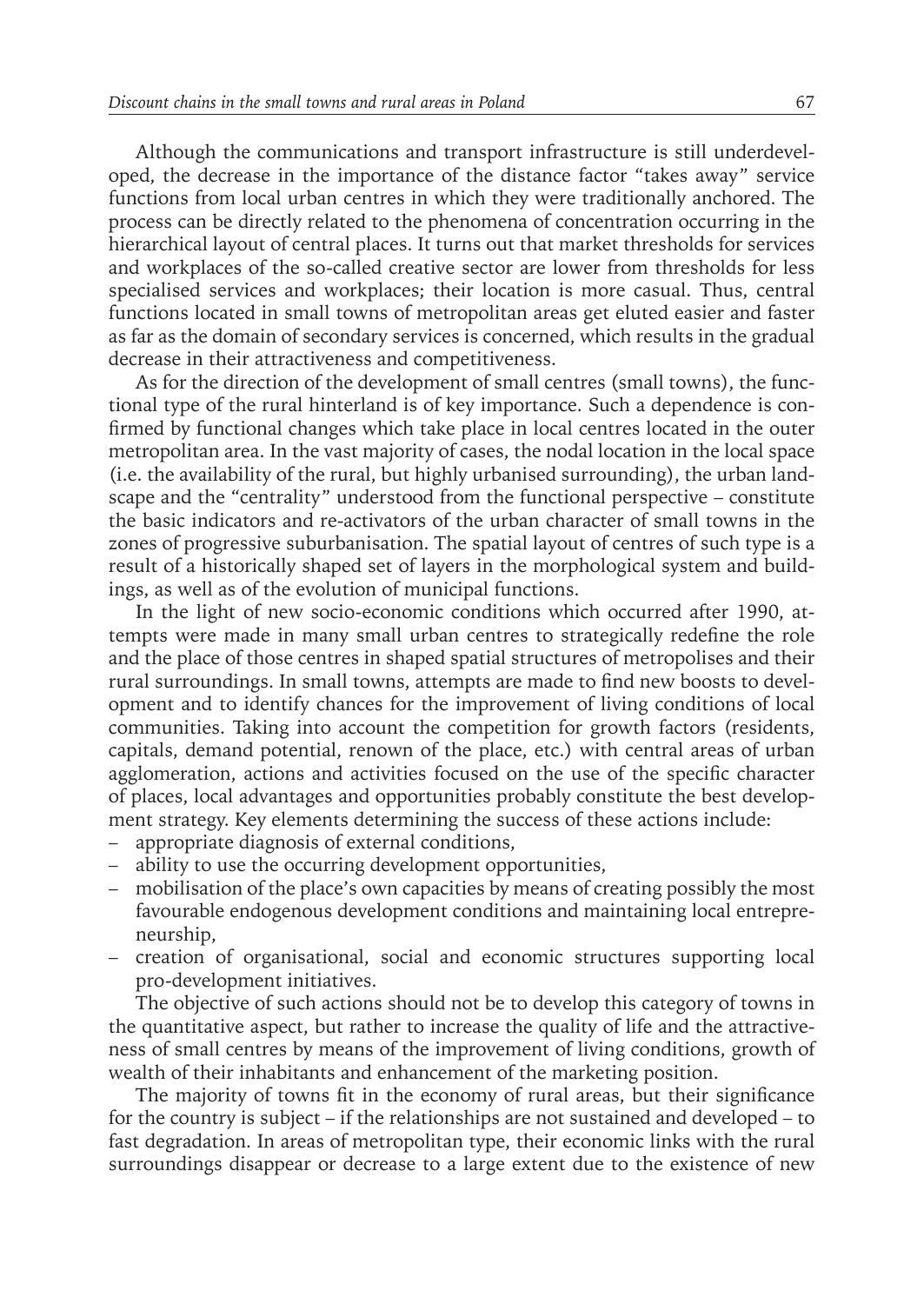forms of service and availability for rural residents, such as discount stores, shopping malls, wholesale centres, centres of tourist services, etc.

Little urban centres located beyond the territory of large agglomerations usually arrange the rural space and are particularly predestined to play the role of local development centres. Among features which constitute the starting point for their integration with rural hinterland leading to the emergence of structures such as local economic areas, the most important include the multifunctionality, quality of urban area, economic efficiency of local structures, spatial availability and openness of the urban layout.

At least some of relationships between the functioning of the local economy and economic behaviour of inhabitants in the zones of links between small towns are not known to local politicians and activists engaged in their economic and social development. Economic behaviour of residents of cities and their rural surroundings is also recognised in a very superficial way.

Generally, local economic links between companies operating in small towns are weak. They supply the local market, but they use mainly external potential. Non-agricultural companies constitute the main labour market for the residents of towns and are of particular importance for the rural surroundings.

The factor determining the development of towns and the size of the area of service is the attractiveness of their resources and the scope of services provided in a given town. It is therefore recommended for regional policy to support actions significantly increasing the attractiveness of resources of small towns (it can be housing stock, retail market, service institutions, sets of monuments, recreational and tourist advantages, investment areas, etc.) (Leibovitz 2006). An improvement of availability of the most important urban centres and, within them, an increase of security and better quality of the urban area represent important elements of the formation of identity of inhabitants as well as sources of the development of positive social approaches directly influencing the level of social and economic activity of residents (Waitt & Gibson 2009). It is also necessary to take initiatives in shaping the commercial network of small towns, taking into account the increasing competition discounters to win market competition from small, local shops. Emerging discount stores in small towns and rural areas, causing changes in the functional and spatial these sites, changes in consumption patterns and buying behaviour of inhabitant.

## **5. Localization of discount chains in small towns and rural areas in Poland**

Currently in Poland, discount stores are created in small towns and even in rural areas (Fig. 1). Large and medium-size cities already have a high degree of saturation of retail space and become unattractive.

The steadily increasing number of discount stores (Fig. 2) in small towns is similar to rural areas (Fig. 3), although we can speak rather sporadic cases. The number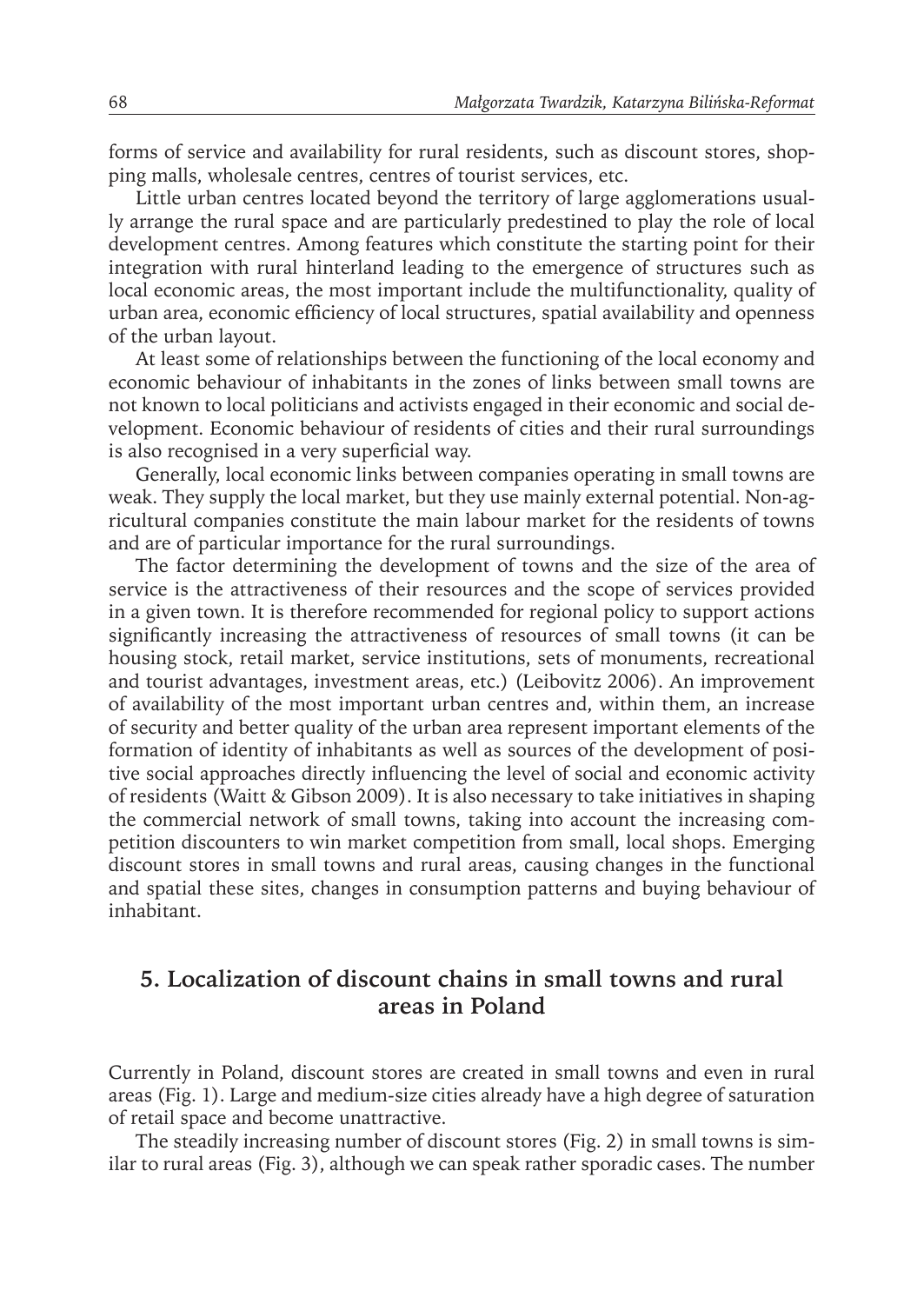of discount stores in rural areas in Poland in 2015 was 19 stores.

Biedronka is the leader of discount stores in rural areas. It can be considered that the company has a monopoly on investments in rural areas.

Economists note worrying phenomenon in small towns, where construction of the discount store causes the collapse of dozens of local businesses (Maleszyk 2003; Twardzik 2014). Whereas, in the case of a big city such object affects the shape of the settlements, in a small towns it entails consequences for the whole city.



Fig. 1. Discount stores in small towns and rural areas in Poland (2012–2015) Source: Own study<sup>1</sup>.



Fig. 2. Discount stores in small towns in Poland (2012–2015) Source: Own study.



Fig. 3. Discount stores in rural areas in Poland (2012–2015) Source: Own study.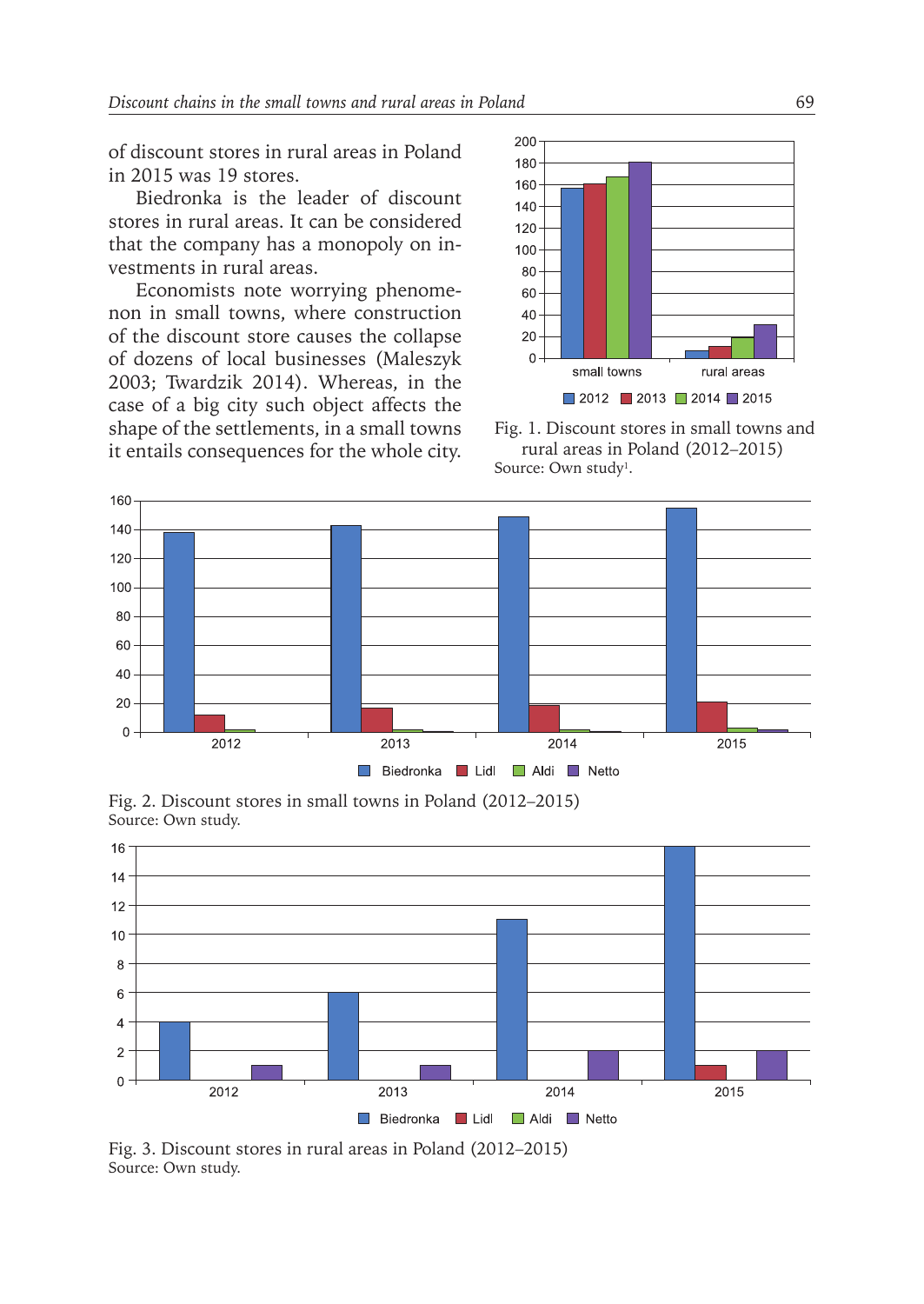## **6. Conclusions**

The development process of discount stores in Poland is very dynamic. The diversification of location focuses on small towns and rural areas occasionally. It can be concluded that:

- Location of discount stores in Poland play very important role in their business strategy,
- Discount chains function in large cities, medium-sized, small and even in rural areas,
- The importance of location in medium-sized, small and even in rural areas is still growing, because these places have big selling potential,
- Customers behaviours determine the location strategy of discount chains in Poland,
- Biedronka is the absolute leader in discount chains in Poland (also in small towns).
- Other discounters Lidl, Netto and Aldi do not invest in small towns.

The effects of the creation of modern forms of trade are, to the largest extent, perceived by entrepreneurs conducting commercial and service activity in small towns and rural areas. Negative consequences comprise a decrease in the turnover of companies and, thus, the deterioration of the economic situation, the collapse of businesses, reduced the number of customers and increasing competition.

Entrepreneurs admit that they were forced to reduce prices of offered goods and services, enrich or change the offered assortment or modify opening hours of their enterprises. As far as severe changes in the company are concerned, they mention the necessity to dismiss employees. It is therefore possible to state that discount stores in small towns and rural areas have a negative impact on the development of regions, they constitute a destimulant in relation to the development of small towns and rural areas influenced by them and they cause bankruptcy of small enterprises, their financial drain and loss of customers. Competition of discount stores is one of the main factors making it difficult to conduct business activity, especially for entrepreneurs with trade profile.

Supporters of statutory limitations of competition in trade are prevailing over opponents, however the highest number of people neither agrees, nor disagrees which such a solution or are indifferent about it. A discount stores located in small towns and rural areas may change the functional structure of the area. Over time, the number of small trade establishments may be reduced due to the loss of a significant part of the customers. Among positive boosts to the development related to the construction of discount stores, the respondents enumerated the creation of new jobs in both retail and service sectors.

In the territory of small towns and rural communes, progressive and diversified transformations of the structure of trade can be observed, as a result of changes in the consumer behaviour. The intensity of modifications depends on the size of a given commune and the number of discount stores in the trade chain. In rural communes, functional and spatial transformations related to the retail sector take place at a slower pace (much more considerable changes concern residential areas), while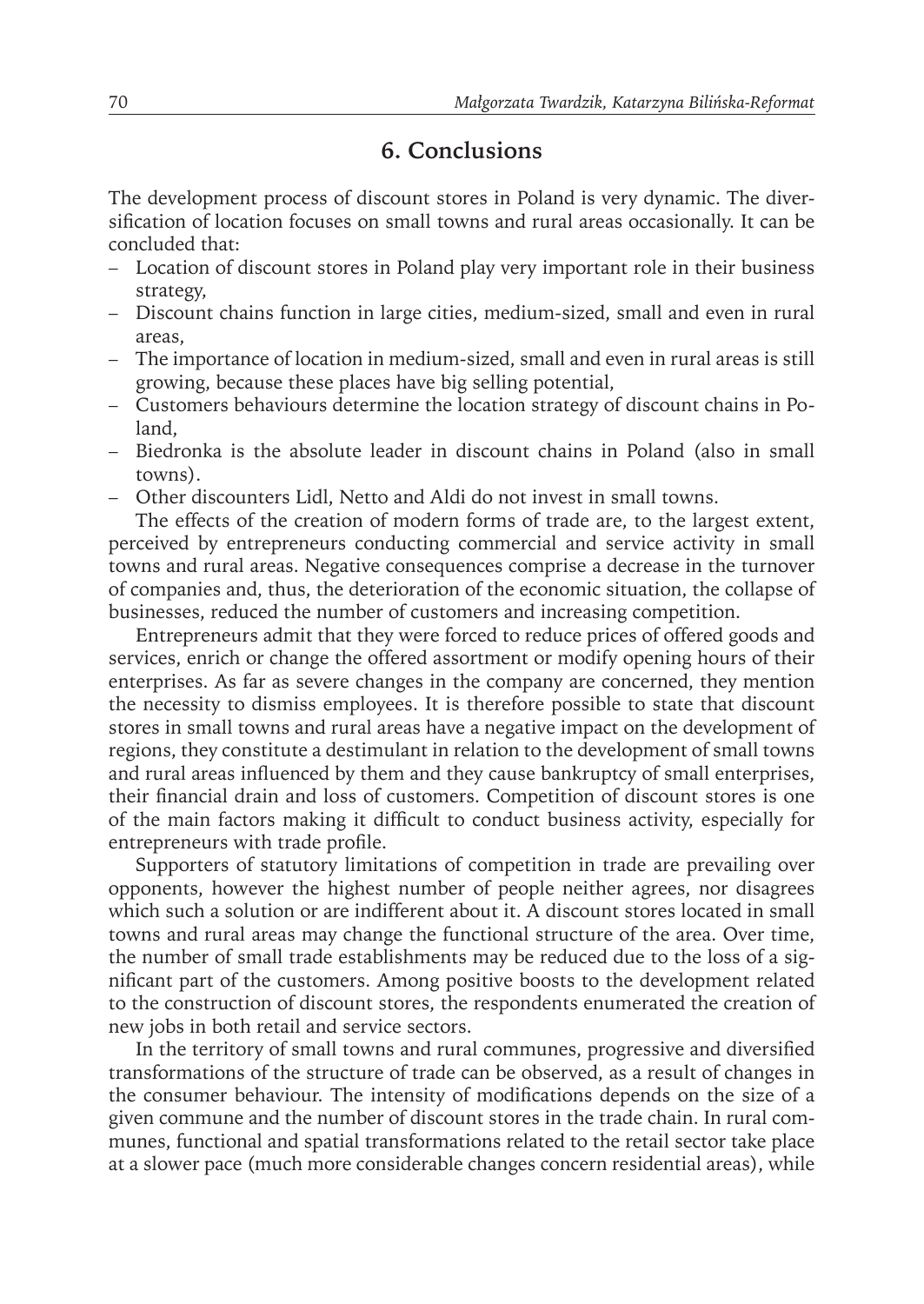in small and medium-sized towns they result mainly from the expansion of grocery supermarket chains.

Negative changes, consisting mainly in the liquidation of small shops, are considered to be a natural consequence of market gambling.

#### **References**

- Bilińska-Reformat K (2012) Wpływ kryzysu na rozwój sieci dyskontowych w handlu artykułami żywnościowymi w Polsce. In: Waśkowski Z, Sznajder M (eds) *Nowe trendy w dystrybucji produktów żywnościowych. Determinanty i kierunki ewolucji*. Wydawnictwo Naukowe Uniwersytetu Ekonomicznego w Poznaniu, Poznań.
- Colla, E (2014) The Outlook for European Grocery Retailing: Competition and Format Development. *International Review of Retail, Distribution and Consumer Research*.
- Davies B, Ward P (2015) *Managing Retail Consumption*. John Willey and Sons Ltd, 2002.
- Grauer P, Kulig M, Kuskowski P, Matusik M (2015) *Na rozdrożu. Wyzwania i priorytety sieci spożywczych w Polsce*". KPMG, Warszawa.
- *Global Consumer Survey Results on Apparel, Beauty and Grooming,* Euromonitor International, 2013, www.euromonitor.com/global-consumer-trends-summary-of-2013-survey-results/ report, accessed: August 2016.
- Heffner, K (2000) Problemy sieci osadniczej a kształtowanie się lokalnych centrów rozwoju. In: Kłodziński M, Rosner A (eds) *Rozwój przedsiębiorczości na terenach wiejskich wschodniego i zachodniego pogranicza (społeczne, ekonomiczne i instytucjonalne uwarunkowania*. IRWiR PAN, Warsaw.
- Heffner, K (2003) Małe miasta a rozwój obszarów wiejskich. In: Stasiak A (ed.) *Problemy zagospodarowania terenów wiejskich w Polsce*. Bulletin of KPZK PAN, Warsaw: 207.
- http://retailanalysis.igd.com/, accessed: August 2016.
- http://www.igd.com/Research/Retail/European-discount-retailing/, accessed: September 2016.
- http://www.lista.e-sieci.pl, accessed: August 2016.
- http://www2.deloitte.com/be/en/pages/consumer-business/articles/global-powers-of-retailing.html, accessed: September 2016.
- https://www.pwc.com/cl/es/publicaciones/assets/retailing2015.pdf, accessed: September 2016.
- Kucharska B, Kucia M, Maciejewski G, Malinowska M, Stolecka-Makowska A (2015) *The retail trade in Europe – Diagnosis and future perspectives*. Wydawnictwo Uniwersytetu Ekonomicznego w Katowicach, Katowice.
- Leibovitz J (2006) Jumping Scale: From Small Town Politics to a "Regional Presence"? Re-Doing Economic Governance in Canada's Technology Triangle. In: Bell D, Jayne M (eds) *Small Cities: Urban Experience Beyond the Metropolis*. Routledge, London.
- Levy M, Barton W (2002) *Retailing Management*. Tata Mcgraw Hill.
- Maleszyk E (2003) *Handel dyskontowy w Polsce*. Instytut Rynku Wewnętrznego i Konsumpcji, Warszawa.
- Stych M (2011) *Global Retail Trends and Forecasts*, http://planetretail.net/, accessed: August 2016.
- Szymla Z (2000) Konkurencyjność małych miast w Polsce Południowo-Wschodniej. In: Klamut M, Cybulski L (eds) *Polityka regionalna i jej rola w podnoszeniu konkurencyjności regionów*. Akademia Ekonomiczna we Wrocławiu, Wrocław.